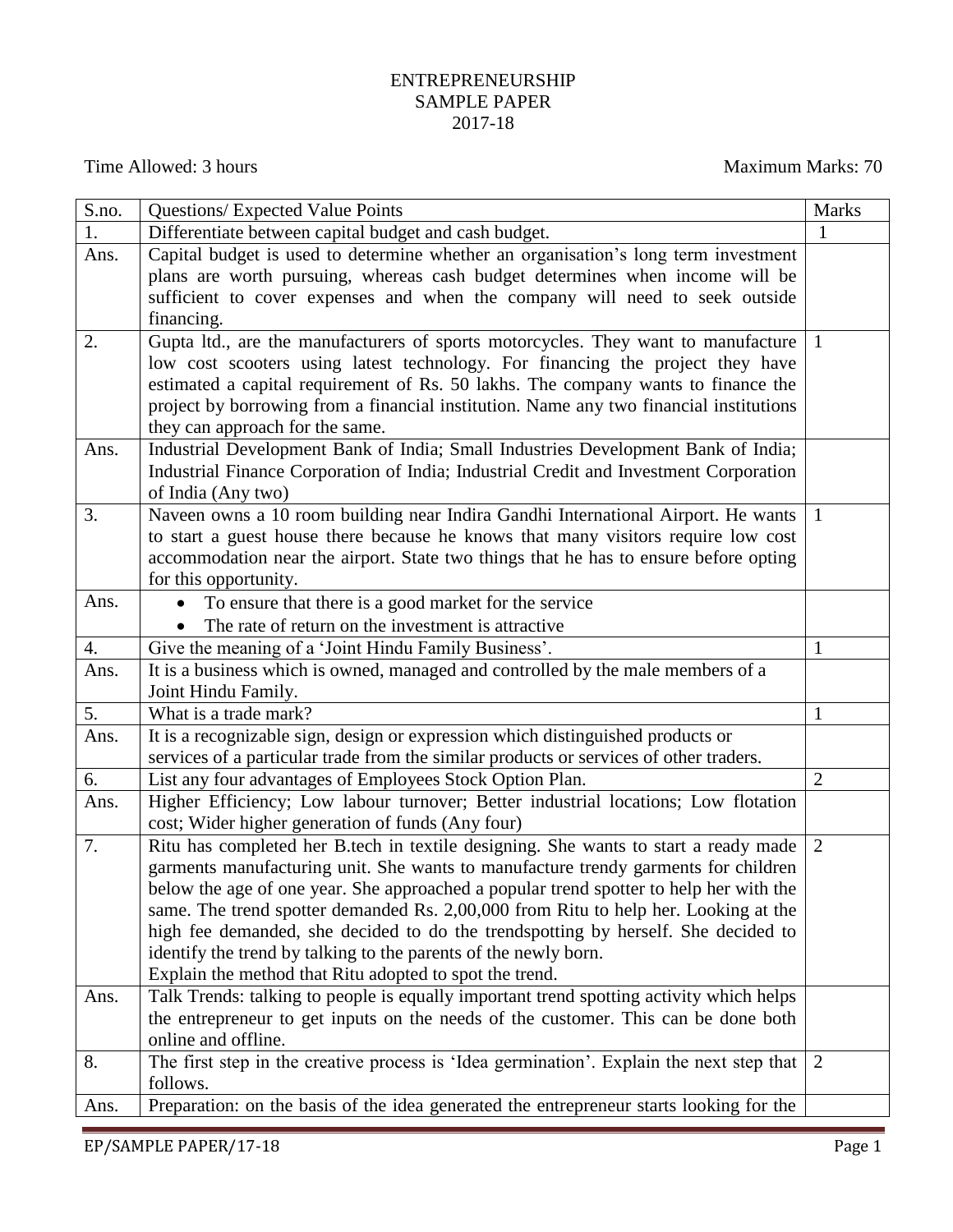|      | answers to implement the idea. If the idea is to launch a new product or service then                                                                               |                |
|------|---------------------------------------------------------------------------------------------------------------------------------------------------------------------|----------------|
|      | market research is conducted.                                                                                                                                       |                |
| 9.   | Mohan and Radha want to start a shop to sell Rajasthani Sweets. They did not know                                                                                   | $\overline{2}$ |
|      | how to enter into the agreement. Therefore, they approached a Chartered Accountant                                                                                  |                |
|      | who advised them to prepare a document which may stipulate the terms and                                                                                            |                |
|      | consolidation of the agreement.                                                                                                                                     |                |
|      | Name the document about which the chartered accountant advised Mohan and Radha.                                                                                     |                |
|      | Also state any four important items they should include in the agreement besides the                                                                                |                |
|      | name, nature and place of business.                                                                                                                                 |                |
| Ans. | Partnership Deed;                                                                                                                                                   |                |
|      |                                                                                                                                                                     |                |
|      | Contents of the deed:                                                                                                                                               |                |
|      | 1. Amount of capital to be contributed by each partner.                                                                                                             |                |
|      | 2. Profit sharing ratio between the partners.                                                                                                                       |                |
|      | 3. Loans and advances from the partners and the rate of interest thereon.                                                                                           |                |
|      | 4. Drawings allowed to the partners and the rate of interest thereon.                                                                                               |                |
|      | 5. Amount of salary and commission, if any, payable to the partners.                                                                                                |                |
|      | 6. Duties, powers and obligations of partners.                                                                                                                      |                |
|      | 7. Maintenance of accounts and arrangement for their audit.                                                                                                         |                |
|      | 8. Mode of valuation of goodwill in the event of admission, retirement and death of a                                                                               |                |
|      | partner.                                                                                                                                                            |                |
|      | 9. Settlement of accounts in the case of dissolution of the firm.                                                                                                   |                |
|      | 10. Arbitration of case of disputes among the partners.                                                                                                             |                |
|      | 11. Arrangements in case a partner becomes insolvent. (Any four)                                                                                                    |                |
| 10.  | Quick Rasoi is a fast food chain selling Indian items like Kathi Roll, Samosa, Idli,                                                                                | $\overline{2}$ |
|      | Dhoklas Etc., Now, they want to sell Kulfi in their outlets. Kulfi has been an item in                                                                              |                |
|      | their menu earlier also but was withdrawn because of higher price as compared to the                                                                                |                |
|      | price of established brands. Therefore, this time they decided to initially price the                                                                               |                |
|      | Kulfi at cost. It was done with the objective of increasing market share.                                                                                           |                |
|      | Management of Quick Rasoi is of view that once their Kulfi is established in the                                                                                    |                |
|      | market they will increase the price to a level that will help them in earning reasonable                                                                            |                |
|      | profit on their product.                                                                                                                                            |                |
|      | Identify and explain the pricing strategies adopted by Quick Rasoi earlier and at                                                                                   |                |
|      | present.                                                                                                                                                            |                |
| Ans. | Price Skimming- It is the method where the initial price is set high to attract brand                                                                               |                |
|      | conscious customers and to recover the research and development cost quickly.<br>Penetrating price- It is a method where the prices are kept low or at par with the |                |
|      | competitors in order to gain the market share. Once it is achieved the prices are                                                                                   |                |
|      | gradually increased to match up with the market.                                                                                                                    |                |
| 11.  | In 2015 Jaya Ltd, started a toy manufacturing unit using robot technology. The toys                                                                                 | 3              |
|      | manufactured by the company became popular amongst children. But since the cost of                                                                                  |                |
|      | the toys was high, the company could not earn good profit. The business is of high                                                                                  |                |
|      | risk along with higher expected returns. The company wants to increase production so                                                                                |                |
|      | that they can reduce cost per unit. For this the company wants additional investment                                                                                |                |
|      | of Rs. 50 lakhs. The company approached Ashok who has just retired from Indian                                                                                      |                |
|      | Space Research Organisation and who is an influential person.                                                                                                       |                |
|      | Ashok agreed to give the loan to the company provided that his loan is converted into                                                                               |                |
|      | equity shares after two years. The company agreed to Ashok's proposal.                                                                                              |                |
|      |                                                                                                                                                                     |                |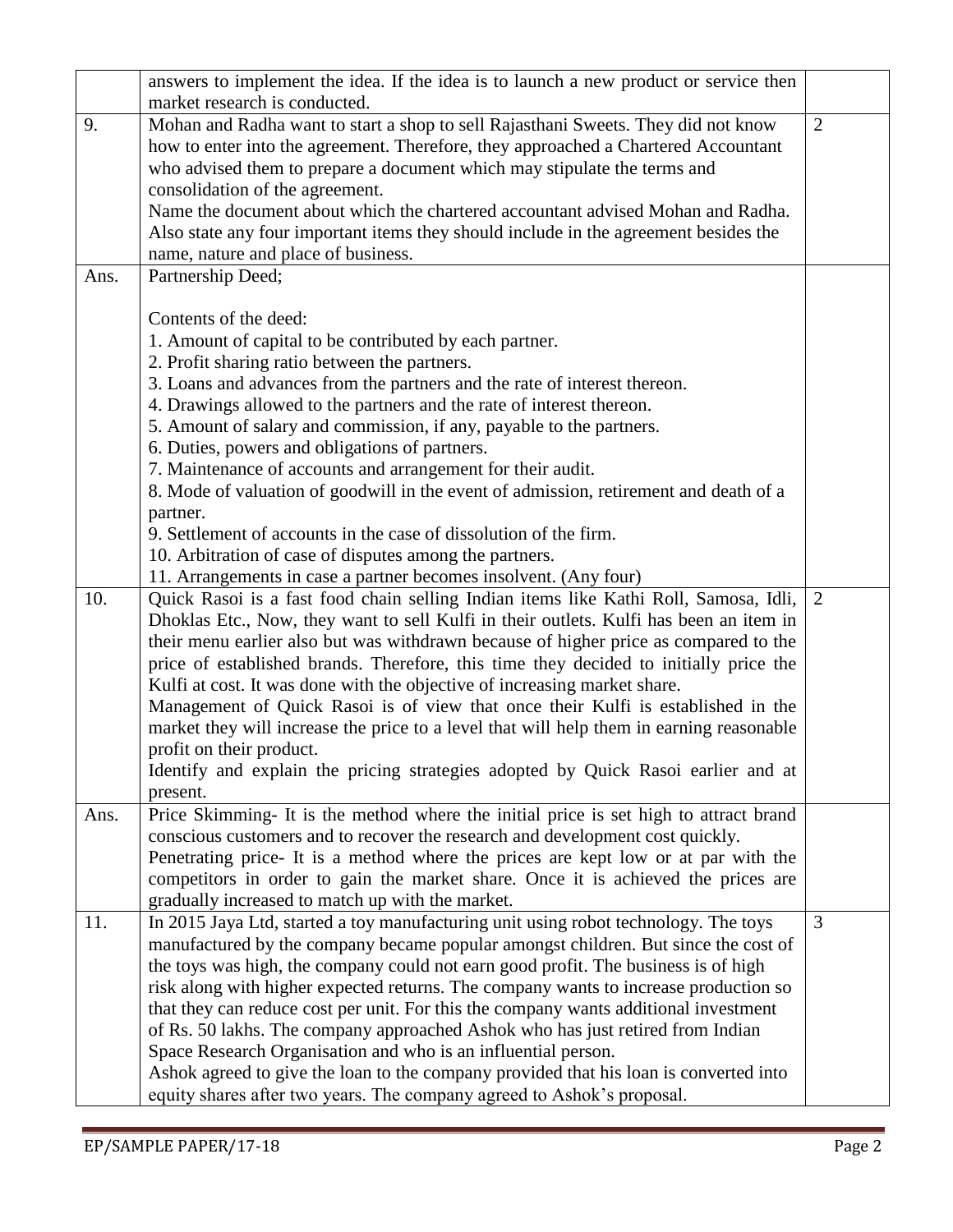| (a) What type of investor is Ashok?                                                |                                                                                                                                                                                                                                                                                                                                                                                                                                                                                                                                                                                                                                                                                                                                                                                                                                                                                                                                                                                                                                                                                                                                                                                                                                                                                                                                                                                                                                                                                                                                                                                                                                                                                                                                                                                                                                                                                                                                                                                                                                                                                                                                                                                                                                               |  |
|------------------------------------------------------------------------------------|-----------------------------------------------------------------------------------------------------------------------------------------------------------------------------------------------------------------------------------------------------------------------------------------------------------------------------------------------------------------------------------------------------------------------------------------------------------------------------------------------------------------------------------------------------------------------------------------------------------------------------------------------------------------------------------------------------------------------------------------------------------------------------------------------------------------------------------------------------------------------------------------------------------------------------------------------------------------------------------------------------------------------------------------------------------------------------------------------------------------------------------------------------------------------------------------------------------------------------------------------------------------------------------------------------------------------------------------------------------------------------------------------------------------------------------------------------------------------------------------------------------------------------------------------------------------------------------------------------------------------------------------------------------------------------------------------------------------------------------------------------------------------------------------------------------------------------------------------------------------------------------------------------------------------------------------------------------------------------------------------------------------------------------------------------------------------------------------------------------------------------------------------------------------------------------------------------------------------------------------------|--|
| (b) State any two features of the same.                                            |                                                                                                                                                                                                                                                                                                                                                                                                                                                                                                                                                                                                                                                                                                                                                                                                                                                                                                                                                                                                                                                                                                                                                                                                                                                                                                                                                                                                                                                                                                                                                                                                                                                                                                                                                                                                                                                                                                                                                                                                                                                                                                                                                                                                                                               |  |
| (a) Angel Investor                                                                 |                                                                                                                                                                                                                                                                                                                                                                                                                                                                                                                                                                                                                                                                                                                                                                                                                                                                                                                                                                                                                                                                                                                                                                                                                                                                                                                                                                                                                                                                                                                                                                                                                                                                                                                                                                                                                                                                                                                                                                                                                                                                                                                                                                                                                                               |  |
| (b) Features (Any two)                                                             |                                                                                                                                                                                                                                                                                                                                                                                                                                                                                                                                                                                                                                                                                                                                                                                                                                                                                                                                                                                                                                                                                                                                                                                                                                                                                                                                                                                                                                                                                                                                                                                                                                                                                                                                                                                                                                                                                                                                                                                                                                                                                                                                                                                                                                               |  |
| 1. Most angel investors are current or retired executives, business owners or high |                                                                                                                                                                                                                                                                                                                                                                                                                                                                                                                                                                                                                                                                                                                                                                                                                                                                                                                                                                                                                                                                                                                                                                                                                                                                                                                                                                                                                                                                                                                                                                                                                                                                                                                                                                                                                                                                                                                                                                                                                                                                                                                                                                                                                                               |  |
| net worth individuals who have the knowledge, expertise, and funds that help       |                                                                                                                                                                                                                                                                                                                                                                                                                                                                                                                                                                                                                                                                                                                                                                                                                                                                                                                                                                                                                                                                                                                                                                                                                                                                                                                                                                                                                                                                                                                                                                                                                                                                                                                                                                                                                                                                                                                                                                                                                                                                                                                                                                                                                                               |  |
| start-ups match up to industry standards.                                          |                                                                                                                                                                                                                                                                                                                                                                                                                                                                                                                                                                                                                                                                                                                                                                                                                                                                                                                                                                                                                                                                                                                                                                                                                                                                                                                                                                                                                                                                                                                                                                                                                                                                                                                                                                                                                                                                                                                                                                                                                                                                                                                                                                                                                                               |  |
|                                                                                    |                                                                                                                                                                                                                                                                                                                                                                                                                                                                                                                                                                                                                                                                                                                                                                                                                                                                                                                                                                                                                                                                                                                                                                                                                                                                                                                                                                                                                                                                                                                                                                                                                                                                                                                                                                                                                                                                                                                                                                                                                                                                                                                                                                                                                                               |  |
|                                                                                    |                                                                                                                                                                                                                                                                                                                                                                                                                                                                                                                                                                                                                                                                                                                                                                                                                                                                                                                                                                                                                                                                                                                                                                                                                                                                                                                                                                                                                                                                                                                                                                                                                                                                                                                                                                                                                                                                                                                                                                                                                                                                                                                                                                                                                                               |  |
|                                                                                    |                                                                                                                                                                                                                                                                                                                                                                                                                                                                                                                                                                                                                                                                                                                                                                                                                                                                                                                                                                                                                                                                                                                                                                                                                                                                                                                                                                                                                                                                                                                                                                                                                                                                                                                                                                                                                                                                                                                                                                                                                                                                                                                                                                                                                                               |  |
|                                                                                    |                                                                                                                                                                                                                                                                                                                                                                                                                                                                                                                                                                                                                                                                                                                                                                                                                                                                                                                                                                                                                                                                                                                                                                                                                                                                                                                                                                                                                                                                                                                                                                                                                                                                                                                                                                                                                                                                                                                                                                                                                                                                                                                                                                                                                                               |  |
|                                                                                    |                                                                                                                                                                                                                                                                                                                                                                                                                                                                                                                                                                                                                                                                                                                                                                                                                                                                                                                                                                                                                                                                                                                                                                                                                                                                                                                                                                                                                                                                                                                                                                                                                                                                                                                                                                                                                                                                                                                                                                                                                                                                                                                                                                                                                                               |  |
|                                                                                    |                                                                                                                                                                                                                                                                                                                                                                                                                                                                                                                                                                                                                                                                                                                                                                                                                                                                                                                                                                                                                                                                                                                                                                                                                                                                                                                                                                                                                                                                                                                                                                                                                                                                                                                                                                                                                                                                                                                                                                                                                                                                                                                                                                                                                                               |  |
|                                                                                    |                                                                                                                                                                                                                                                                                                                                                                                                                                                                                                                                                                                                                                                                                                                                                                                                                                                                                                                                                                                                                                                                                                                                                                                                                                                                                                                                                                                                                                                                                                                                                                                                                                                                                                                                                                                                                                                                                                                                                                                                                                                                                                                                                                                                                                               |  |
|                                                                                    |                                                                                                                                                                                                                                                                                                                                                                                                                                                                                                                                                                                                                                                                                                                                                                                                                                                                                                                                                                                                                                                                                                                                                                                                                                                                                                                                                                                                                                                                                                                                                                                                                                                                                                                                                                                                                                                                                                                                                                                                                                                                                                                                                                                                                                               |  |
|                                                                                    |                                                                                                                                                                                                                                                                                                                                                                                                                                                                                                                                                                                                                                                                                                                                                                                                                                                                                                                                                                                                                                                                                                                                                                                                                                                                                                                                                                                                                                                                                                                                                                                                                                                                                                                                                                                                                                                                                                                                                                                                                                                                                                                                                                                                                                               |  |
|                                                                                    | 3                                                                                                                                                                                                                                                                                                                                                                                                                                                                                                                                                                                                                                                                                                                                                                                                                                                                                                                                                                                                                                                                                                                                                                                                                                                                                                                                                                                                                                                                                                                                                                                                                                                                                                                                                                                                                                                                                                                                                                                                                                                                                                                                                                                                                                             |  |
|                                                                                    |                                                                                                                                                                                                                                                                                                                                                                                                                                                                                                                                                                                                                                                                                                                                                                                                                                                                                                                                                                                                                                                                                                                                                                                                                                                                                                                                                                                                                                                                                                                                                                                                                                                                                                                                                                                                                                                                                                                                                                                                                                                                                                                                                                                                                                               |  |
|                                                                                    |                                                                                                                                                                                                                                                                                                                                                                                                                                                                                                                                                                                                                                                                                                                                                                                                                                                                                                                                                                                                                                                                                                                                                                                                                                                                                                                                                                                                                                                                                                                                                                                                                                                                                                                                                                                                                                                                                                                                                                                                                                                                                                                                                                                                                                               |  |
|                                                                                    |                                                                                                                                                                                                                                                                                                                                                                                                                                                                                                                                                                                                                                                                                                                                                                                                                                                                                                                                                                                                                                                                                                                                                                                                                                                                                                                                                                                                                                                                                                                                                                                                                                                                                                                                                                                                                                                                                                                                                                                                                                                                                                                                                                                                                                               |  |
|                                                                                    |                                                                                                                                                                                                                                                                                                                                                                                                                                                                                                                                                                                                                                                                                                                                                                                                                                                                                                                                                                                                                                                                                                                                                                                                                                                                                                                                                                                                                                                                                                                                                                                                                                                                                                                                                                                                                                                                                                                                                                                                                                                                                                                                                                                                                                               |  |
|                                                                                    |                                                                                                                                                                                                                                                                                                                                                                                                                                                                                                                                                                                                                                                                                                                                                                                                                                                                                                                                                                                                                                                                                                                                                                                                                                                                                                                                                                                                                                                                                                                                                                                                                                                                                                                                                                                                                                                                                                                                                                                                                                                                                                                                                                                                                                               |  |
|                                                                                    |                                                                                                                                                                                                                                                                                                                                                                                                                                                                                                                                                                                                                                                                                                                                                                                                                                                                                                                                                                                                                                                                                                                                                                                                                                                                                                                                                                                                                                                                                                                                                                                                                                                                                                                                                                                                                                                                                                                                                                                                                                                                                                                                                                                                                                               |  |
|                                                                                    |                                                                                                                                                                                                                                                                                                                                                                                                                                                                                                                                                                                                                                                                                                                                                                                                                                                                                                                                                                                                                                                                                                                                                                                                                                                                                                                                                                                                                                                                                                                                                                                                                                                                                                                                                                                                                                                                                                                                                                                                                                                                                                                                                                                                                                               |  |
|                                                                                    |                                                                                                                                                                                                                                                                                                                                                                                                                                                                                                                                                                                                                                                                                                                                                                                                                                                                                                                                                                                                                                                                                                                                                                                                                                                                                                                                                                                                                                                                                                                                                                                                                                                                                                                                                                                                                                                                                                                                                                                                                                                                                                                                                                                                                                               |  |
| Net working capital = Current Assets-Current Liabilities                           |                                                                                                                                                                                                                                                                                                                                                                                                                                                                                                                                                                                                                                                                                                                                                                                                                                                                                                                                                                                                                                                                                                                                                                                                                                                                                                                                                                                                                                                                                                                                                                                                                                                                                                                                                                                                                                                                                                                                                                                                                                                                                                                                                                                                                                               |  |
| Current Liabilities = Outstanding expenses + Creditors + Short term loans          |                                                                                                                                                                                                                                                                                                                                                                                                                                                                                                                                                                                                                                                                                                                                                                                                                                                                                                                                                                                                                                                                                                                                                                                                                                                                                                                                                                                                                                                                                                                                                                                                                                                                                                                                                                                                                                                                                                                                                                                                                                                                                                                                                                                                                                               |  |
| $= 5000 + 15{,}000 + 4000 =$ Rs. 24,000                                            |                                                                                                                                                                                                                                                                                                                                                                                                                                                                                                                                                                                                                                                                                                                                                                                                                                                                                                                                                                                                                                                                                                                                                                                                                                                                                                                                                                                                                                                                                                                                                                                                                                                                                                                                                                                                                                                                                                                                                                                                                                                                                                                                                                                                                                               |  |
|                                                                                    |                                                                                                                                                                                                                                                                                                                                                                                                                                                                                                                                                                                                                                                                                                                                                                                                                                                                                                                                                                                                                                                                                                                                                                                                                                                                                                                                                                                                                                                                                                                                                                                                                                                                                                                                                                                                                                                                                                                                                                                                                                                                                                                                                                                                                                               |  |
|                                                                                    |                                                                                                                                                                                                                                                                                                                                                                                                                                                                                                                                                                                                                                                                                                                                                                                                                                                                                                                                                                                                                                                                                                                                                                                                                                                                                                                                                                                                                                                                                                                                                                                                                                                                                                                                                                                                                                                                                                                                                                                                                                                                                                                                                                                                                                               |  |
|                                                                                    | 3                                                                                                                                                                                                                                                                                                                                                                                                                                                                                                                                                                                                                                                                                                                                                                                                                                                                                                                                                                                                                                                                                                                                                                                                                                                                                                                                                                                                                                                                                                                                                                                                                                                                                                                                                                                                                                                                                                                                                                                                                                                                                                                                                                                                                                             |  |
|                                                                                    |                                                                                                                                                                                                                                                                                                                                                                                                                                                                                                                                                                                                                                                                                                                                                                                                                                                                                                                                                                                                                                                                                                                                                                                                                                                                                                                                                                                                                                                                                                                                                                                                                                                                                                                                                                                                                                                                                                                                                                                                                                                                                                                                                                                                                                               |  |
|                                                                                    |                                                                                                                                                                                                                                                                                                                                                                                                                                                                                                                                                                                                                                                                                                                                                                                                                                                                                                                                                                                                                                                                                                                                                                                                                                                                                                                                                                                                                                                                                                                                                                                                                                                                                                                                                                                                                                                                                                                                                                                                                                                                                                                                                                                                                                               |  |
|                                                                                    |                                                                                                                                                                                                                                                                                                                                                                                                                                                                                                                                                                                                                                                                                                                                                                                                                                                                                                                                                                                                                                                                                                                                                                                                                                                                                                                                                                                                                                                                                                                                                                                                                                                                                                                                                                                                                                                                                                                                                                                                                                                                                                                                                                                                                                               |  |
|                                                                                    |                                                                                                                                                                                                                                                                                                                                                                                                                                                                                                                                                                                                                                                                                                                                                                                                                                                                                                                                                                                                                                                                                                                                                                                                                                                                                                                                                                                                                                                                                                                                                                                                                                                                                                                                                                                                                                                                                                                                                                                                                                                                                                                                                                                                                                               |  |
|                                                                                    |                                                                                                                                                                                                                                                                                                                                                                                                                                                                                                                                                                                                                                                                                                                                                                                                                                                                                                                                                                                                                                                                                                                                                                                                                                                                                                                                                                                                                                                                                                                                                                                                                                                                                                                                                                                                                                                                                                                                                                                                                                                                                                                                                                                                                                               |  |
|                                                                                    |                                                                                                                                                                                                                                                                                                                                                                                                                                                                                                                                                                                                                                                                                                                                                                                                                                                                                                                                                                                                                                                                                                                                                                                                                                                                                                                                                                                                                                                                                                                                                                                                                                                                                                                                                                                                                                                                                                                                                                                                                                                                                                                                                                                                                                               |  |
|                                                                                    |                                                                                                                                                                                                                                                                                                                                                                                                                                                                                                                                                                                                                                                                                                                                                                                                                                                                                                                                                                                                                                                                                                                                                                                                                                                                                                                                                                                                                                                                                                                                                                                                                                                                                                                                                                                                                                                                                                                                                                                                                                                                                                                                                                                                                                               |  |
|                                                                                    |                                                                                                                                                                                                                                                                                                                                                                                                                                                                                                                                                                                                                                                                                                                                                                                                                                                                                                                                                                                                                                                                                                                                                                                                                                                                                                                                                                                                                                                                                                                                                                                                                                                                                                                                                                                                                                                                                                                                                                                                                                                                                                                                                                                                                                               |  |
|                                                                                    |                                                                                                                                                                                                                                                                                                                                                                                                                                                                                                                                                                                                                                                                                                                                                                                                                                                                                                                                                                                                                                                                                                                                                                                                                                                                                                                                                                                                                                                                                                                                                                                                                                                                                                                                                                                                                                                                                                                                                                                                                                                                                                                                                                                                                                               |  |
|                                                                                    |                                                                                                                                                                                                                                                                                                                                                                                                                                                                                                                                                                                                                                                                                                                                                                                                                                                                                                                                                                                                                                                                                                                                                                                                                                                                                                                                                                                                                                                                                                                                                                                                                                                                                                                                                                                                                                                                                                                                                                                                                                                                                                                                                                                                                                               |  |
|                                                                                    | 3                                                                                                                                                                                                                                                                                                                                                                                                                                                                                                                                                                                                                                                                                                                                                                                                                                                                                                                                                                                                                                                                                                                                                                                                                                                                                                                                                                                                                                                                                                                                                                                                                                                                                                                                                                                                                                                                                                                                                                                                                                                                                                                                                                                                                                             |  |
|                                                                                    |                                                                                                                                                                                                                                                                                                                                                                                                                                                                                                                                                                                                                                                                                                                                                                                                                                                                                                                                                                                                                                                                                                                                                                                                                                                                                                                                                                                                                                                                                                                                                                                                                                                                                                                                                                                                                                                                                                                                                                                                                                                                                                                                                                                                                                               |  |
|                                                                                    |                                                                                                                                                                                                                                                                                                                                                                                                                                                                                                                                                                                                                                                                                                                                                                                                                                                                                                                                                                                                                                                                                                                                                                                                                                                                                                                                                                                                                                                                                                                                                                                                                                                                                                                                                                                                                                                                                                                                                                                                                                                                                                                                                                                                                                               |  |
| skills of observation, analysis and synthesis to identify an opening.              |                                                                                                                                                                                                                                                                                                                                                                                                                                                                                                                                                                                                                                                                                                                                                                                                                                                                                                                                                                                                                                                                                                                                                                                                                                                                                                                                                                                                                                                                                                                                                                                                                                                                                                                                                                                                                                                                                                                                                                                                                                                                                                                                                                                                                                               |  |
|                                                                                    |                                                                                                                                                                                                                                                                                                                                                                                                                                                                                                                                                                                                                                                                                                                                                                                                                                                                                                                                                                                                                                                                                                                                                                                                                                                                                                                                                                                                                                                                                                                                                                                                                                                                                                                                                                                                                                                                                                                                                                                                                                                                                                                                                                                                                                               |  |
|                                                                                    | 2. As angel investors bear extremely high risk and are usually subject to dilution<br>from future investment rounds. They expect a very high return on investment.<br>3. Apart from investing funds, most angels provide proactive advice, guidance,<br>industry connections and mentoring start-ups in its early days.<br>4. Their objective is to create great companies by providing value creation, and<br>simultaneously helping investors realize a high return on investments.<br>5. They have a sharp inclination to keep abreast of current developments in a<br>particular business arena, mentoring another generation of entrepreneurs by<br>making use of their experience<br>Following are the balances of current assets and current liabilities of X ltd., Cash –<br>Rs.20,000; outstanding expenses- Rs.5000; Creditors- Rs.15,000; Debtors-Rs.50,000;<br>Short term loans- Rs.4000; Short term investments-Rs.30,000; Long term loans-<br>Rs.1,00,000; Stock-Rs.70,000.<br>Calculate the gross and net working capital of X Ltd.,<br>Gross Working capital = Sum total of all Current Assets<br>$=$ Cash + Debtors + Short term investment + Stock<br>$= 20,000+50,000+30,000+70,000 =$ Rs.1,70,000<br>Net working capital = $1,70,000-24,000=$ Rs. 1,46,000<br>Explain creative efforts as an idea field and also list the ways in which these ideas can<br>be generated.<br>Creativity is an important and key component of the talents and abilities<br>needed for an entrepreneur for spotting and to harness opportunities. It can also be<br>applied to develop new products and services.<br>There are basically five ways in which creative ideas can be generated:<br>1. Develop a new product or service.<br>2. Improve an existing product or service<br>3. Find a new process or resource for manufacturing a product.<br>4. Find new markets for existing products or services.<br>5. Find a new use of an existing product or service.<br>Some important factors are involved in the process of sensing entrepreneurial<br>opportunity. State these factors.<br>To sense an entrepreneurial opportunity, an entrepreneur employs his/her sharpened<br>The most important factors involved in the process are: |  |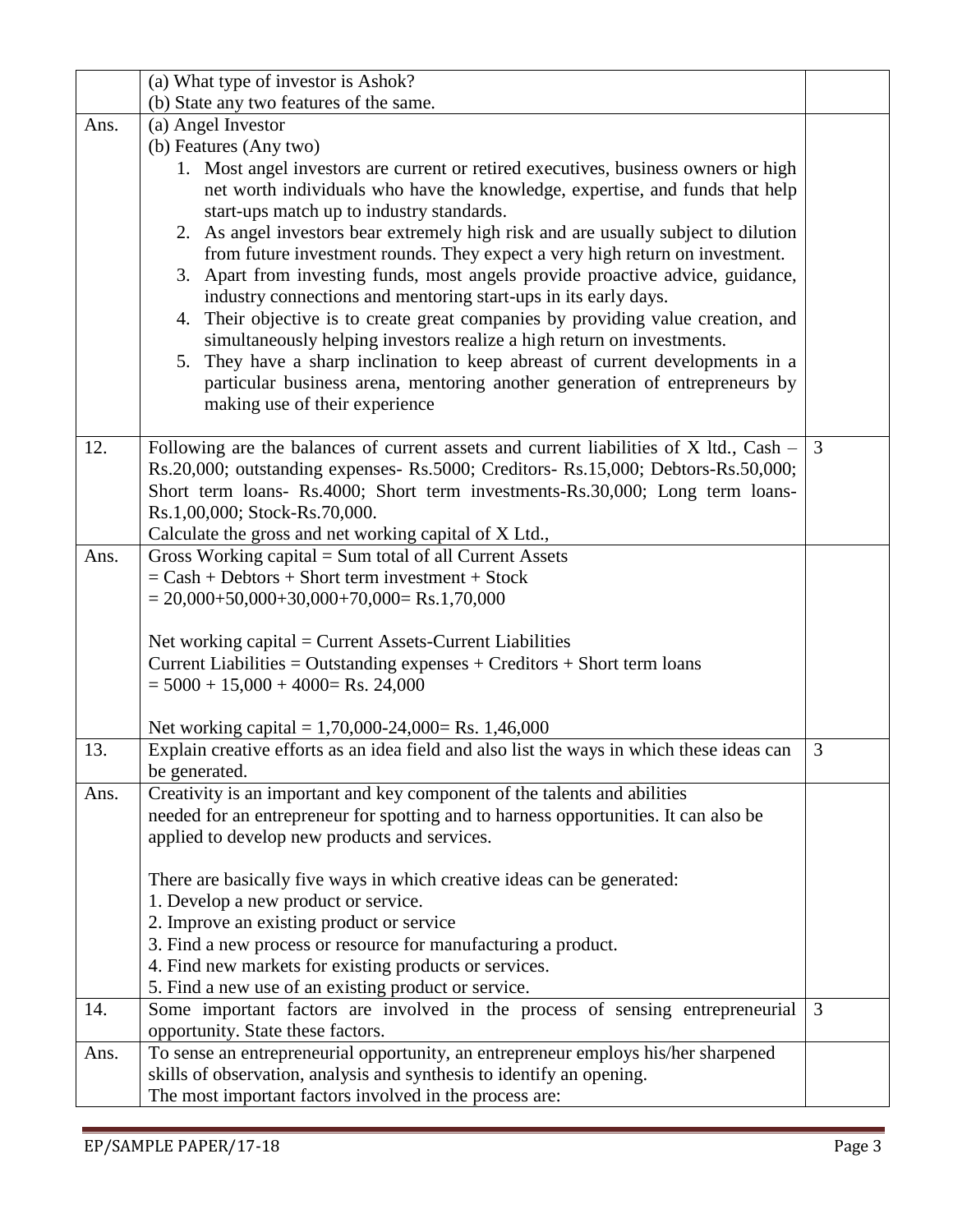|      | 1. Ability to perceive and preserve basic ideas which could be used commercially                                                       |   |
|------|----------------------------------------------------------------------------------------------------------------------------------------|---|
|      | 2. Ability to harness different sources of information and analyse it to the best                                                      |   |
|      | possible extent                                                                                                                        |   |
|      | 3. Vision and creativity helps them to convert solution into business opportunity and                                                  |   |
|      | helps them to move forward overcoming all the obstacles.                                                                               |   |
| 15.  | Gopi, in order to promote local craftsmen of Gujarat, formed an organization where in                                                  | 3 |
|      | the persons voluntarily associate themselves to promote common economic interest.                                                      |   |
|      | The basic purpose of this organization was to help these craftsmen to find market for                                                  |   |
|      | their products. It had a managing committee that was elected on the basis of 'one                                                      |   |
|      | member one vote'.                                                                                                                      |   |
|      | a. Identify the form of business organization set up by Gopi.                                                                          |   |
|      | b. Quoting the lines form the above para, state any two features of this form of                                                       |   |
|      | organization.                                                                                                                          |   |
|      |                                                                                                                                        |   |
| Ans. | Co-operative organization;                                                                                                             |   |
|      | Features:                                                                                                                              |   |
|      | a. 'Formed an organization where in the persons voluntarily associate' - voluntary                                                     |   |
|      | association, anybody can become a member of a co-operative society                                                                     |   |
|      | b. 'managing committee that was elected in the basis of one member one vote'-                                                          |   |
|      | democratic management, the management of the co-operative<br>society is                                                                |   |
|      | democratically elected.                                                                                                                |   |
|      | c. 'the purpose of this organization is to help these craftsmen to find market for their                                               |   |
|      | products'- service motive, the main objective of a co-operative society is to provide                                                  |   |
|      | service to it's members and not to earn profits. (Any two)                                                                             |   |
|      |                                                                                                                                        |   |
|      |                                                                                                                                        |   |
| 16.  | What will be the effect on Production Plan in the following situations:                                                                | 3 |
|      | a. When there is no manufacturing                                                                                                      |   |
|      | b. When there is partial manufacturing<br>c. When there is complete manufacturing                                                      |   |
|      |                                                                                                                                        |   |
| Ans. | No manufacturing involved: If the new venture does not include any                                                                     |   |
|      | manufacturing function, say it's a trading firm or a service provider, then this section                                               |   |
|      | will stand eliminated from the plan.                                                                                                   |   |
|      | b) Partial manufacturing: If some or all the manufacturing process is to be                                                            |   |
|      | subcontracted or outsourced, then the production plan should describe:                                                                 |   |
|      | i) Name and location of subcontractor(s)                                                                                               |   |
|      | ii) Reasons for their selection                                                                                                        |   |
|      | iii) Cost and time involved                                                                                                            |   |
|      | iv) Any contracts that have been completed etc.                                                                                        |   |
|      | In such cases, a clear mention of what entrepreneur intends to do himself and what he                                                  |   |
|      | plans to get it done from outside is required.                                                                                         |   |
|      | c) Complete Manufacturing: If the manufacturing is to be carried out in whole by                                                       |   |
|      | the entrepreneur, he/she will need to describe:                                                                                        |   |
|      | i) the physical plant layout,                                                                                                          |   |
|      | ii) the machinery and equipment required to perform the manufacturing operations,                                                      |   |
|      | iii) raw materials and suppliers names, addresses, terms and conditions,                                                               |   |
|      | iv) cost of manufacturing                                                                                                              |   |
| 17.  | v) any future capital equipment required etc.<br>When is it advisable for an entrepreneur to opt for a direct channel of distribution? | 3 |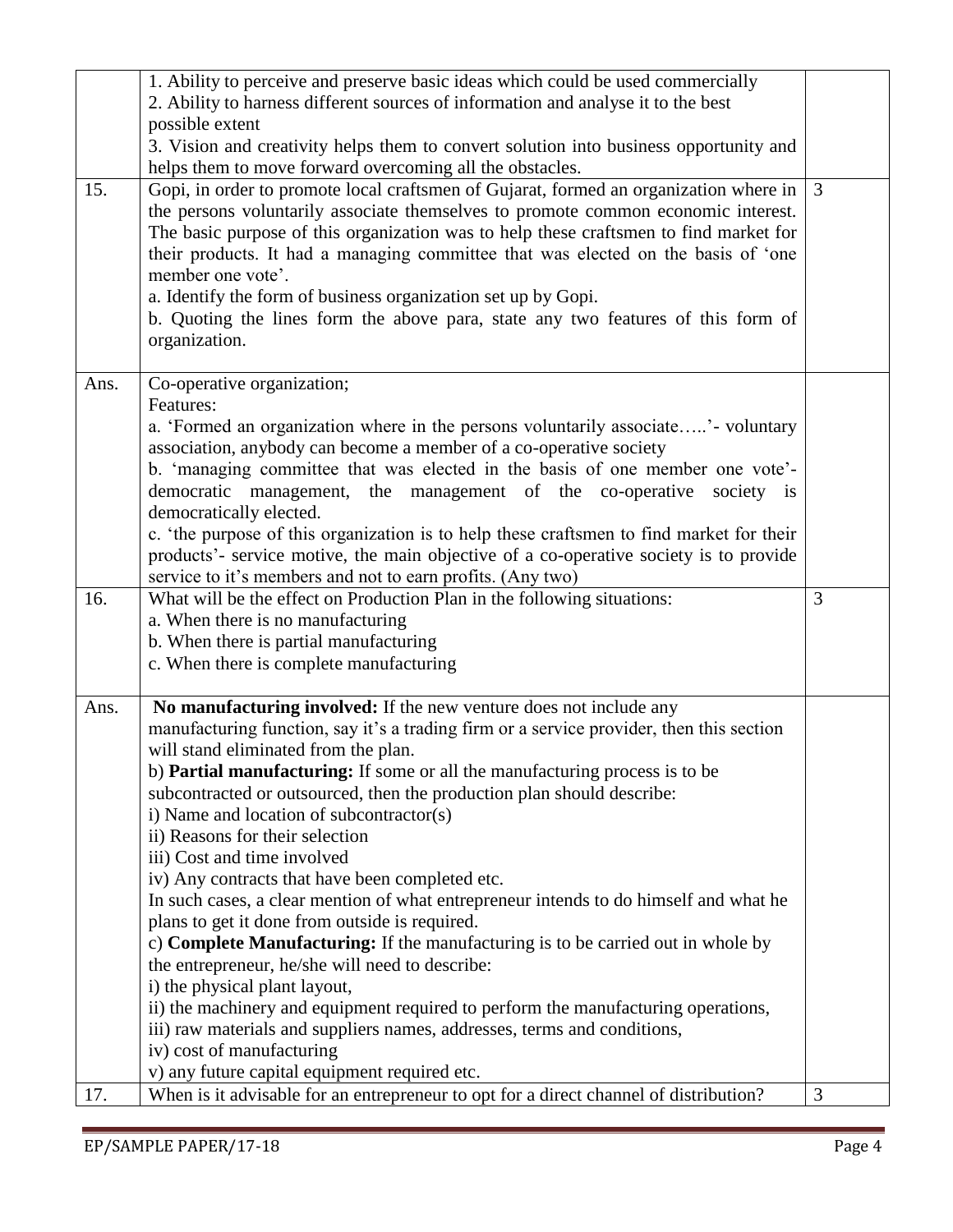| Ans. | It is advisable for an entrepreneur to opt for a direct channel of distribution in the   |                |
|------|------------------------------------------------------------------------------------------|----------------|
|      | following cases:                                                                         |                |
|      | a. Where the producer or entrepreneur wants to have full control over distribution.      |                |
|      | b. when an entrepreneur wants to deal directly with the consumers.                       |                |
|      | c. To cut distribution costs.                                                            |                |
|      |                                                                                          |                |
| 18.  | Explain any two advantages and two disadvantages of franchising to franchisee.           | $\overline{4}$ |
| Ans. | <b>Advantages:</b> (Any two)                                                             |                |
|      | a. Product acceptance :                                                                  |                |
|      | The franchisee usually enters into a business that has an accepted name, product or      |                |
|      | service. The franchisee does not have to spend resources trying to establish the         |                |
|      | credibility of the business. That credibility already exists based on the years the      |                |
|      | franchise has existed.                                                                   |                |
|      | 2. Management expertise                                                                  |                |
|      | Another important advantage to the franchisee is the managerial assistance provided      |                |
|      | by the franchisor. Each new franchisee is often required to take a training program on   |                |
|      | all aspects of operating the franchise. This training could include classes in           |                |
|      | accounting, personnel management marketing and production.                               |                |
|      | 3. Capital requirements                                                                  |                |
|      | Starting a new venture can be costly in terms of both time and money. The franchise      |                |
|      | offers an opportunity to start a new venture with up-front support that could save the   |                |
|      | entrepreneur's significant time and possibly capital.                                    |                |
|      | 4. Knowledge of the market                                                               |                |
|      | Any established franchise business offers the entrepreneur years of experience offered   |                |
|      | to the franchise that details the profile of the target customer and the strategies that |                |
|      | should be implemented once the operation has begun. This is particularly important       |                |
|      | because of regional and local differences in markets.                                    |                |
|      | 5. Operating and structural controls                                                     |                |
|      | Two problems that many entrepreneurs have in starting a new venture are maintaining      |                |
|      | quality control of products and services and establishing effective managerial controls. |                |
|      | And this can be overcome with the help of franchising.                                   |                |
|      | Disadvantages: (Any two)                                                                 |                |
|      | 1. Right and the only way of doing things: Entering into a franchise contract limits the |                |
|      | degree of freedom for the franchise. As such, one gets an over-guided and over-          |                |
|      | influenced degree of control exerted by the franchisor. This results in losing the       |                |
|      | freedom to innovate to some                                                              |                |
|      | extent.                                                                                  |                |
|      | 2. Continuing cost implication: Over and above the original franchise fee and            |                |
|      | royalties, a percentage of revenue gets shared perpetually with the franchisor. The      |                |
|      | franchisor may also charge additional amounts towards sharing the cost for services      |                |
|      | provided such as advertising and training.                                               |                |
|      | 3. Risk of franchisor getting bought: The franchisee faces serious problems and          |                |
|      | difficulties when the franchisor either fails or gets bought out by another company.     |                |
|      | 4. Inability to provide services: The disadvantages to the franchisee usually centre     |                |
|      | around the inability of the franchisor to provide services advertising and location.     |                |
|      | When promises made in the franchise agreement are not kept, the franchisee may be        |                |
|      | left without any support in important areas.                                             |                |
|      |                                                                                          |                |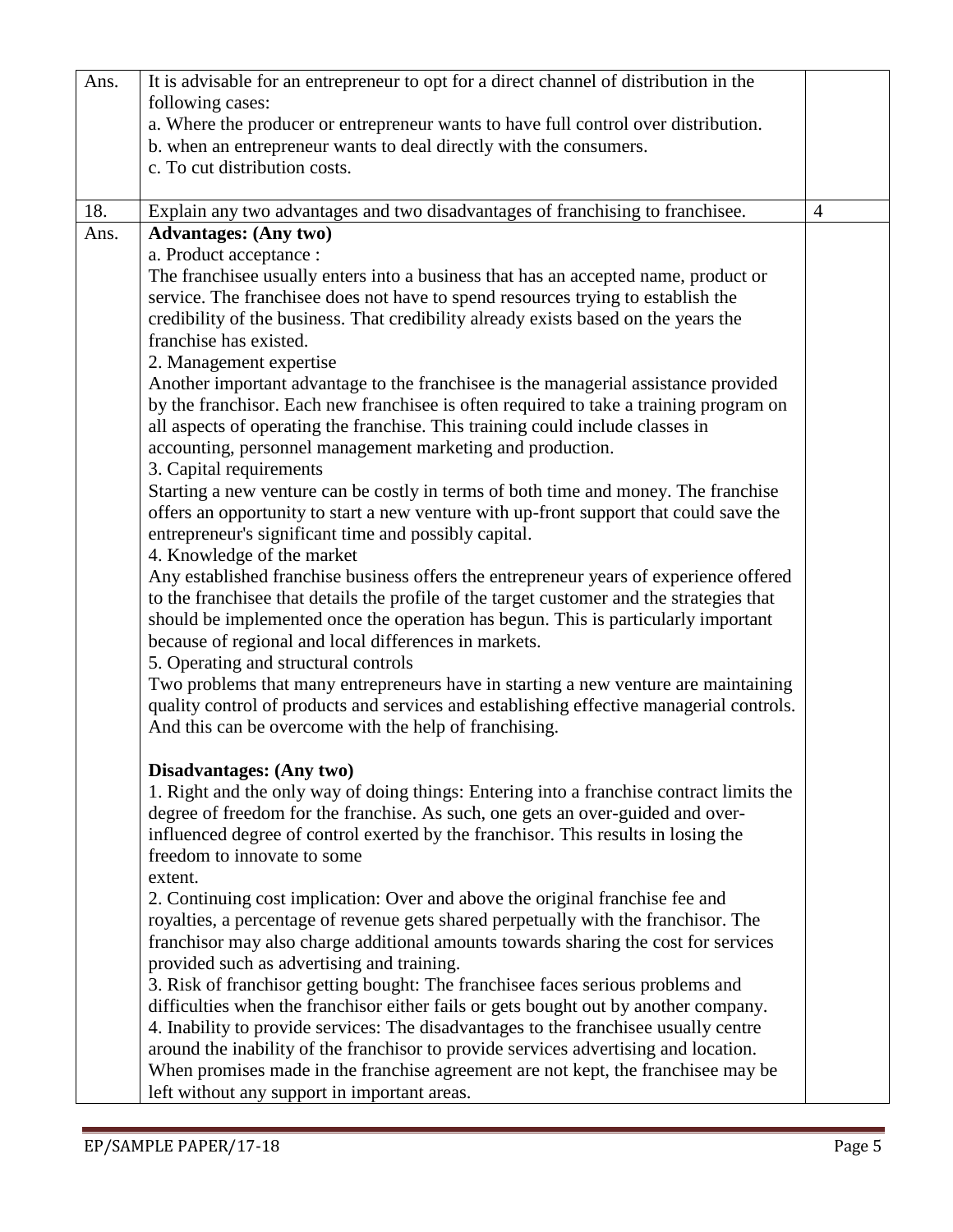| 19.  | To regulate and supervise the securities market in India, this statutory body was     | $\overline{4}$ |  |  |
|------|---------------------------------------------------------------------------------------|----------------|--|--|
|      | constituted in 1998.                                                                  |                |  |  |
|      | (a) Identify this body                                                                |                |  |  |
|      | (b) Give any three powers of this body.                                               |                |  |  |
|      | (c) State any one value which the statutory body as identified in (a) above tires to  |                |  |  |
|      | inculcate among the members of the securities market.                                 |                |  |  |
| Ans. | a. Securities and Exchange Board of India                                             |                |  |  |
|      | b. For the discharge of its functions efficiently, SEBI has been vested with the      |                |  |  |
|      | following powers: (Any three)                                                         |                |  |  |
|      | To approve by-laws of stock exchanges, SEBI                                           |                |  |  |
|      | To enquire the stock exchange to amend their by-laws.                                 |                |  |  |
|      | Inspect the books of accounts and call for periodical returns from recognized         |                |  |  |
|      | stock exchanges.                                                                      |                |  |  |
|      | Inspect the books of accounts of financial intermediaries.<br>$\bullet$               |                |  |  |
|      | Compel certain companies to list their shares in one or more stocks exchanges.        |                |  |  |
|      | Levy fees and other charges on the intermediaries for performing its functions.       |                |  |  |
|      | Grant license to any person for the purpose of dealing in certain areas.              |                |  |  |
|      | Delegate powers exercisable by it.<br>$\bullet$                                       |                |  |  |
|      | Prosecute and judge directly the violation of certain provisions of the               |                |  |  |
|      | Companies Act.                                                                        |                |  |  |
|      | Power to impose monetary penalties.                                                   |                |  |  |
|      |                                                                                       |                |  |  |
|      | (c) Discipline; Honesty (Any other relevant value)                                    |                |  |  |
|      |                                                                                       |                |  |  |
| 20.  | Why is Break-even analysis regarded as a useful element of financial plan?            | $\overline{4}$ |  |  |
| Ans. | Break-even analysis is useful for the entrepreneur as it helps in assessing:          |                |  |  |
|      | The minimum level of output to be produced.                                           |                |  |  |
|      | The effect of change in quantity of output upon the profits.<br>$\bullet$             |                |  |  |
|      | The selling price of the product.<br>٠                                                |                |  |  |
|      | The profitable options in line of production.                                         |                |  |  |
| 21   | PATA Group as part of its Corporate Social Responsibility activity decided to invest  | $\overline{4}$ |  |  |
|      | in sports. They established an 'Archery Training Academy' at Jharkhand for tribals    |                |  |  |
|      | where students from all parts of the state could enroll. They also provided boarding  |                |  |  |
|      | and lodging facilities to the selected sports person free of cost. Besides this, the  |                |  |  |
|      | company also decided to organize computer literacy program for these candidates.      |                |  |  |
|      | (a) Identify the type of value added by PATA group                                    |                |  |  |
|      | (b) Give any three values communicated by PATA group                                  |                |  |  |
| Ans. | a. Cause related value                                                                |                |  |  |
|      | b. Social responsibility; Awareness about computer literacy; Balanced regional        |                |  |  |
|      | development; (Any other relevant value)                                               |                |  |  |
| 22.  | Kumar has completed his senior secondary examination from Central Board of            | 6              |  |  |
|      | Secondary Education. After the report had been declared his father asked him what he  |                |  |  |
|      | would like to do in the future. Kumar was undecided and did not answer. His father    |                |  |  |
|      | adviced him to start his own business and to pursue his studies through distance      |                |  |  |
|      | learning mode. Kumar reluctantly agreed.                                              |                |  |  |
|      | He entered into a partnership agreement with one of his school friends, Gurmeet. They |                |  |  |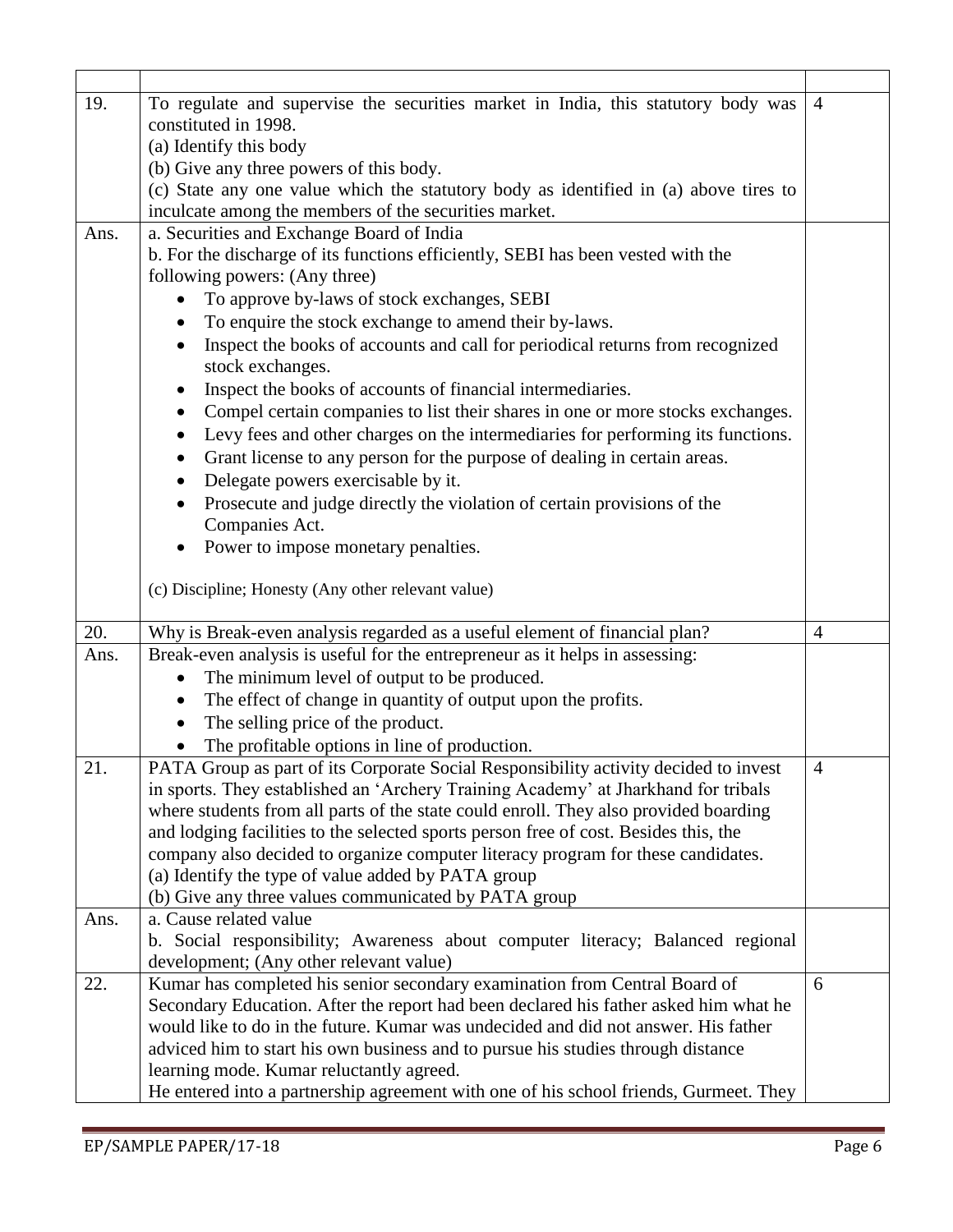|      |                                                                  |                         | decide to start a business of cold drinks with traditional mughlai aroma in a             |   |
|------|------------------------------------------------------------------|-------------------------|-------------------------------------------------------------------------------------------|---|
|      |                                                                  |                         | fashionable crowded street of Bengaluru. Kumar and Gurmeet each invested                  |   |
|      |                                                                  |                         | Rs.10,00,000 as their respective capitals. They wanted to earn good profits. As they      |   |
|      |                                                                  |                         | were new to the business they did not finalise deadlines for different activities as well |   |
|      |                                                                  |                         | as the quantity of different types of drinks aroma wise. Because of the novelty of their  |   |
|      | product their sales increased on daily basis.                    |                         |                                                                                           |   |
|      |                                                                  |                         | Ultimately a stage arose when they required to expand their business. For this they did   |   |
|      |                                                                  |                         | not take any timely action. Gurmeet advised to open another branch in a remote area       |   |
|      |                                                                  |                         | without looking at the relevance of the place regarding the approach to the branch.       |   |
|      |                                                                  |                         | Kumar was undecided. They approached Kumar's father for advice. He adviced them           |   |
|      |                                                                  |                         | that their activities ought to be specific, measurable, attainable, relevant and time     |   |
|      | based.                                                           |                         |                                                                                           |   |
|      | (a) Identify the concept about which kumar's father adviced them |                         |                                                                                           |   |
|      | (b) State the importance of the concept identified in (a) above  |                         |                                                                                           |   |
|      |                                                                  |                         | (c) Also state the three rules that may be followed in the implementation of the          |   |
|      |                                                                  |                         |                                                                                           |   |
|      | concept.                                                         |                         |                                                                                           |   |
| Ans. | (a) Concept-Goal setting                                         |                         |                                                                                           |   |
|      | (b)Importance of goal setting:                                   |                         |                                                                                           |   |
|      |                                                                  |                         | Goal Setting is an important exercise for ensuring the appropriate                        |   |
|      | performance.                                                     |                         |                                                                                           |   |
|      |                                                                  |                         | Goal setting ensures clarity of vision, alignment to the organisational goals,            |   |
|      |                                                                  |                         | clarity of purpose and higher probability of achieving the goals.                         |   |
|      |                                                                  |                         | Goal setting allows us to be proactive, instead of just being reactive.                   |   |
|      | (c) Rules for goal setting:                                      |                         |                                                                                           |   |
|      | Business goals need to be relevant.                              |                         |                                                                                           |   |
|      |                                                                  |                         | Business owners sometimes make the mistake of choosing business goals that                |   |
|      |                                                                  |                         | are pointless. To be relevant, a business goal has to be profitable in some               |   |
|      |                                                                  |                         | fashion. That's not to say that every business goal has to be measurable in               |   |
|      |                                                                  |                         | rupees, but it does have to possess a clear advantage or benefit to the specific          |   |
|      | business.                                                        |                         |                                                                                           |   |
|      | Business goals need to be actionable.                            |                         |                                                                                           |   |
|      |                                                                  |                         | An even more common mistake when setting business goals is to choose                      |   |
|      |                                                                  |                         | business goals that are too vague or abstract. When you're setting business               |   |
|      |                                                                  |                         | goals, be sure that you have developed them from general statements, such as              |   |
|      |                                                                  |                         | in the example above, to specific actions that can be performed and evaluated.            |   |
|      | Goals without action plans are just pretty words.                |                         |                                                                                           |   |
|      | Business goals need to be achievable stretches.                  |                         |                                                                                           |   |
|      |                                                                  |                         | The purpose of business goals is to move the businesses forward. So we have               |   |
|      |                                                                  |                         | to position the bar very carefully when we're setting business goals. If the bar          |   |
|      |                                                                  |                         | is set too high, we set ourselves up for failure and disappointment and many of           |   |
|      | us, recognising this in advance, will just stop trying.          |                         |                                                                                           |   |
|      |                                                                  |                         |                                                                                           |   |
| 23.  |                                                                  |                         | Best Electronics Ltd., are the manufacturers of 'Air Conditioners' and 'Air Purifiers'.   | 6 |
|      |                                                                  |                         | Their fixed costs are Rs.32,00,000 per year. The sales price and variable cost per unit   |   |
|      | of 'Air conditioners' and 'Air purifiers' are given below:       |                         |                                                                                           |   |
|      |                                                                  | <b>Air Conditioners</b> | Air Purifiers                                                                             |   |
|      | <b>Sales Price</b>                                               | 20,000                  | 5,000                                                                                     |   |
|      | Variable cost                                                    | 15,000                  | 3,000                                                                                     |   |
|      |                                                                  |                         |                                                                                           |   |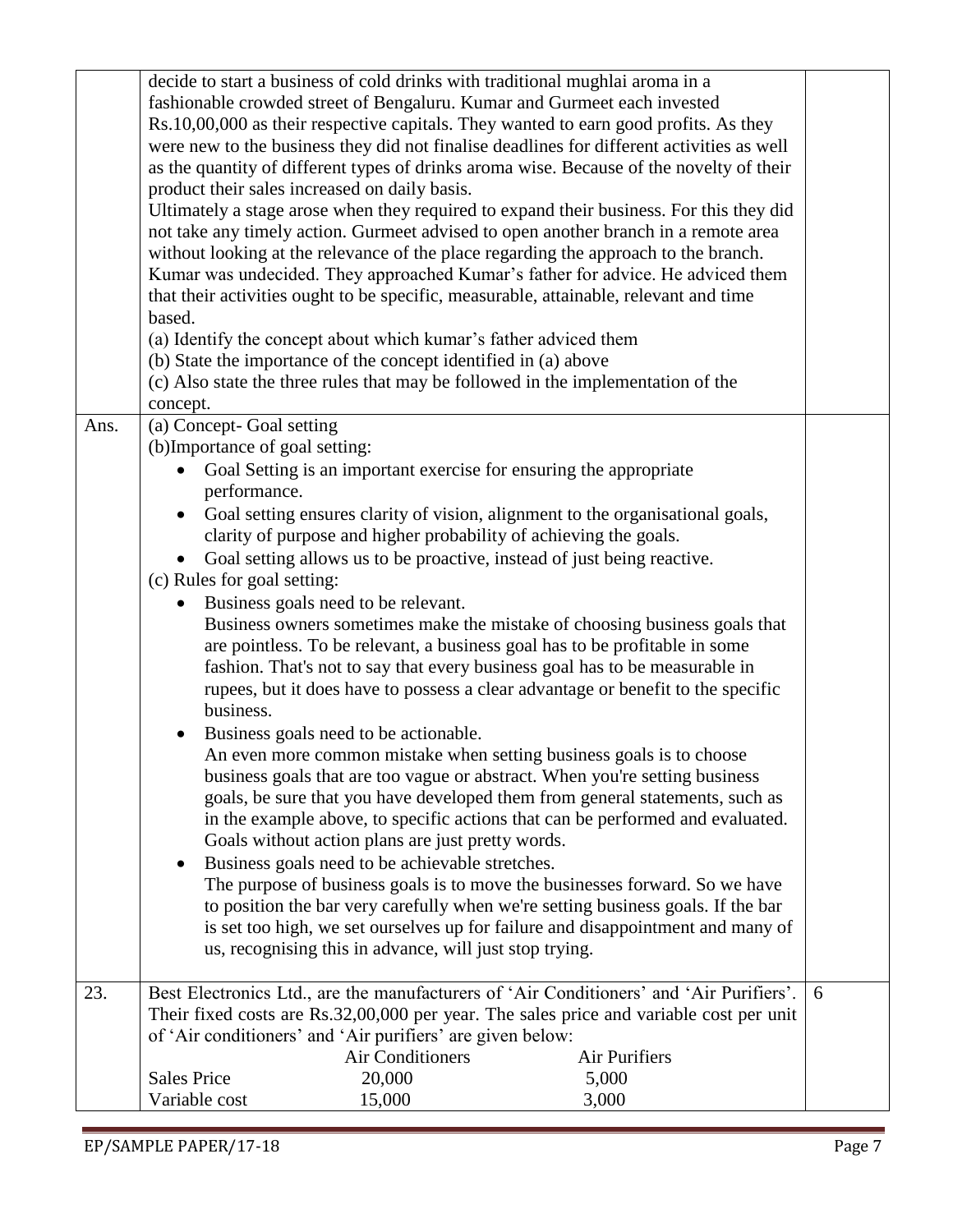|      | proportion of 2:3 throughout the year.                                                                                                                                                                                                                                                                                                                                                                                                                                                                                    | During the year the company could sell 1000 Air conditioners and 1500 Air purifiers<br>and could not break even. The Air conditioners and Air purifiers were sold in the |   |
|------|---------------------------------------------------------------------------------------------------------------------------------------------------------------------------------------------------------------------------------------------------------------------------------------------------------------------------------------------------------------------------------------------------------------------------------------------------------------------------------------------------------------------------|--------------------------------------------------------------------------------------------------------------------------------------------------------------------------|---|
|      | Calculate break even in units as well as in rupees.                                                                                                                                                                                                                                                                                                                                                                                                                                                                       |                                                                                                                                                                          |   |
| Ans. | Sales price per unit<br>Less: Variable cost per unit 15000                                                                                                                                                                                                                                                                                                                                                                                                                                                                | <b>Air Conditioners</b><br>Air Purifiers<br>20000<br>5000<br>3000                                                                                                        |   |
|      | Contribution margin per unit 5000                                                                                                                                                                                                                                                                                                                                                                                                                                                                                         | 2000                                                                                                                                                                     |   |
|      | $\times$ sales mix percentage                                                                                                                                                                                                                                                                                                                                                                                                                                                                                             | 2/5<br>3/5<br>Rs.2000<br>Rs.1200                                                                                                                                         |   |
|      | Weighted average CM per unit----------Rs.3200 (2000+1200)                                                                                                                                                                                                                                                                                                                                                                                                                                                                 |                                                                                                                                                                          |   |
|      | Break-even point in units of sales $mix = Total fixed cost$ weighted average CM per<br>unit                                                                                                                                                                                                                                                                                                                                                                                                                               |                                                                                                                                                                          |   |
|      | Rs. $32,00,000$ / Rs. $3200 = 1000$ units                                                                                                                                                                                                                                                                                                                                                                                                                                                                                 |                                                                                                                                                                          |   |
|      | Break-even point in units                                                                                                                                                                                                                                                                                                                                                                                                                                                                                                 | Air Conditioners Air Purifiers                                                                                                                                           |   |
|      | Sales mix ratio<br>$\times$ total break even units                                                                                                                                                                                                                                                                                                                                                                                                                                                                        | $(2/5 \times 1000)$ $(3/5 \times 1000)$                                                                                                                                  |   |
|      | Product units at break-even                                                                                                                                                                                                                                                                                                                                                                                                                                                                                               | 400 units 600 units                                                                                                                                                      |   |
|      | Break even in Rupees                                                                                                                                                                                                                                                                                                                                                                                                                                                                                                      | $(400\times20,000)$ $(600\times5000)$<br>Rs. 80,00,000<br>Rs.30,00,000                                                                                                   |   |
| 24.  | Kiano Mobile Solutions (KMS) has been a leader in the mobile handset industry for<br>years. After technological advancement, many players entered the market and started<br>to take up the sales share. KMS failed to understand the changing trends in the mobile<br>phone and lost its market share majorly whereas Hanhung Mobitech could understand<br>the sensitivity to the environment factors which is crucial for an entrepreneur.<br>How has the understanding of environment helped Hanhung Mobitech? Explain. |                                                                                                                                                                          | 6 |
| Ans. | The benefits of understanding the relevant environment of business are:<br>Identification of opportunities to get first mover advantage:<br>$\bullet$<br>By keeping in touch with the changes in the external environment, an<br>enterprise can identify opportunities and find strategies to capitalise on the<br>opportunities at the earliest.<br>Formulation of strategies and policies:<br>$\bullet$                                                                                                                 |                                                                                                                                                                          |   |
|      | It helps in identifying threats and opportunities in the market. These can serve<br>as the basis of formulation of strategies to counter threats and capitalise on<br>opportunities in the market.                                                                                                                                                                                                                                                                                                                        |                                                                                                                                                                          |   |
|      | <b>Tapping useful resources:</b>                                                                                                                                                                                                                                                                                                                                                                                                                                                                                          | If the company has a thorough knowledge of the external environment, it can                                                                                              |   |